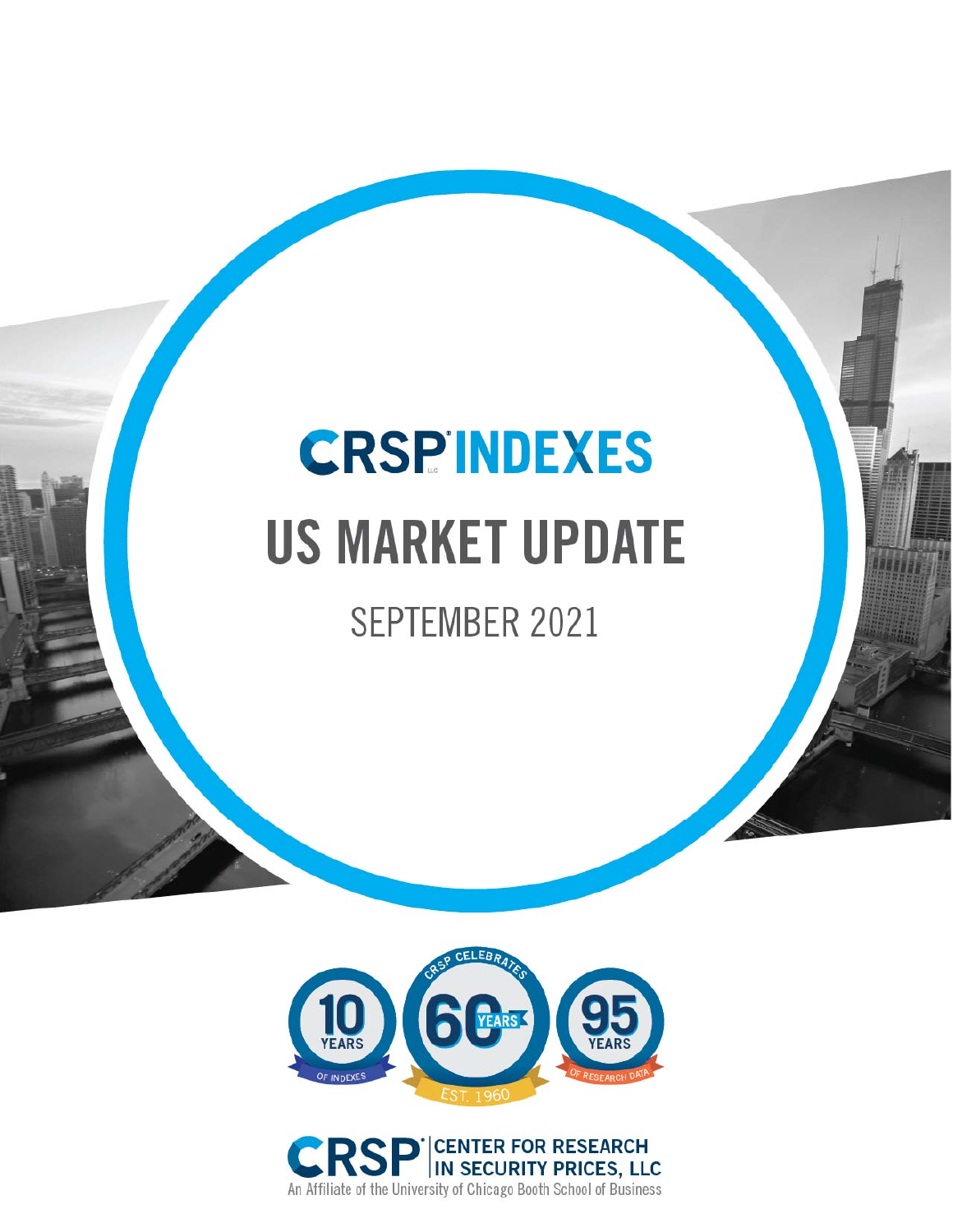#### **ABOUT CRSP**



As an affiliate of The University of Chicago Booth School of Business, the Center for Research in Security Prices LLC (CRSP) has been driving financial innovation since its founding in 1960.

CRSP provides market participants with the world's first and most comprehensive resource for historical security prices and returns information, offering data of the highest integrity and transparency to ensure the strongest foundation for economic forecasting, stock market research and financial analysis conducted by academic organizations, investment banks, brokerage firms, corporations and government agencies.

Dean Lorie and Professor Lawrence Fisher Established CRSP in 1960

CRSP data has led to the transformation of the world of finance, illuminating the benefits of investments in equities, providing understanding of factors such as value, size and momentum, exploring the benefits of passive investing vs. active management, and contributing to the ongoing improvement of investor outcomes and the development of the modern financial ecosystem and investment industry.

Today, nearly 500 leading academic institutions in 35 countries rely on CRSP data for academic research and to support classroom instructions



 CRSP has been producing indexes since 1966, helping academics and practitioners understand and research the trends in the financial markets. Drawing on its expertise, CRSP designed CRSP Investable Indexes to be efficient, transparent and representative benchmarks for corresponding market segments.

Launched in 2011, CRSP Investable indexes are modern benchmarks that are suitable for tracking different segments of the US market, including Large and Small capitalization stocks, Value and Growth styles, as well as Industry Sectors plus ESG.

CRSP Investable Indexes blend the advancements in academic research with industry practice under the premise that an index must reflect the way that money managers actually invest.

## **CRSPINDEXES**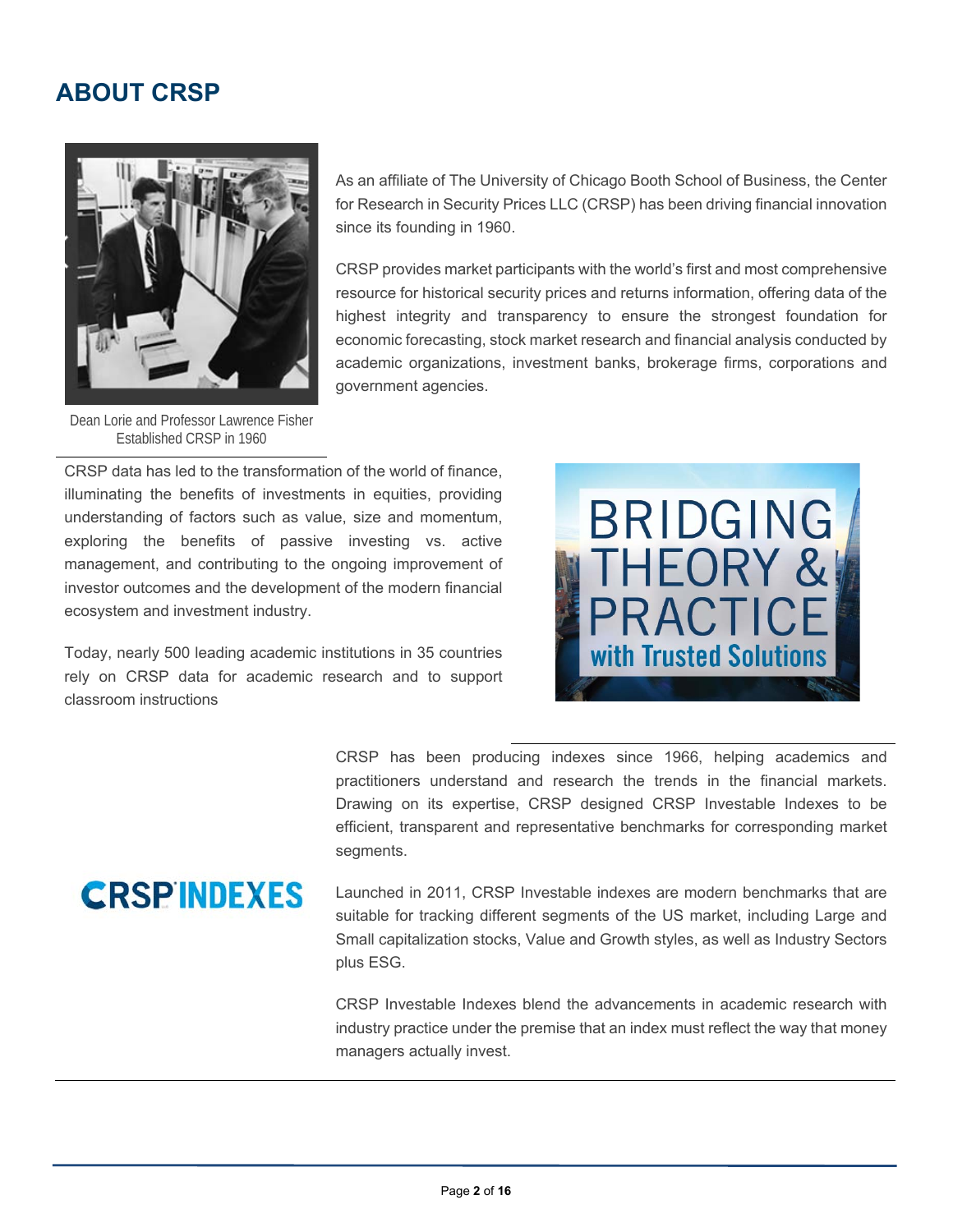

## **U.S. MARKET FOR THE PAST 12 MONTHS**



| Technology                       | $-1.94%$      | 11.67%        | 5.39%  | 1.19%    | 1.76%    | 0.51%         | 6.25%    | $-0.71%$ | 7.55%    | 3.49%    | 4.83%    | $-6.08%$ |
|----------------------------------|---------------|---------------|--------|----------|----------|---------------|----------|----------|----------|----------|----------|----------|
| Telecom                          | $-3.22%$      | 14.40%        | 3.18%  | 0.40%    | 2.11%    | 3.16%         | 3.21%    | 1.52%    | 2.02%    | 0.10%    | 0.74%    | $-5.90%$ |
| <b>Health Care</b>               | $-2.97%$      | 8.73%         | 4.24%  | 2.47%    | $-1.60%$ | 1.42%         | 4.12%    | 0.32%    | 3.47%    | 3.46%    | 2.36%    | $-5.49%$ |
| <b>Financials</b>                | 0.75%         | 16.04%        | 6.54%  | $-1.34%$ | 11.26%   | 5.78%         | 6.01%    | 3.84%    | $-2.77%$ | $-0.53%$ | 5.25%    | $-1.84%$ |
| <b>Real Estate</b>               | $-3.22%$      | 9.94%         | 3.17%  | $-0.13%$ | 3.34%    | 4.47%         | 7.69%    | 0.61%    | 2.52%    | 4.21%    | 1.78%    | $-5.43%$ |
| Consumer<br>Discretionary        | $-2.77%$      | 13.81%        | 5.78%  | 0.34%    | 1.52%    | 2.65%         | 5.34%    | $-2.54%$ | 2.85%    | $-0.34%$ | 2.18%    | $-2.70%$ |
| Consumer<br><b>Staples</b>       | $-2.94%$      | 8.14%         | 2.76%  | $-3.53%$ | $-0.73%$ | 8.69%         | 1.66%    | 2.21%    | $-1.09%$ | 1.06%    | 0.65%    | $-3.68%$ |
| Industrials                      | $-2.86%$      | 16.32%        | 3.40%  | $-4.28%$ | 7.66%    | 5.30%         | 5.06%    | 0.95%    | $-0.21%$ | 1.56%    | 0.60%    | $-5.75%$ |
| <b>Basic</b><br><b>Materials</b> | $-1.47%$      | 14.57%        | 3.95%  | $-2.97%$ | 6.46%    | 8.56%         | 3.86%    | 6.59%    | $-5.23%$ | 2.44%    | 0.53%    | $-6.42%$ |
| Energy                           | $-3.14%$      | 28.83%        | 6.13%  | 6.53%    | 18.85%   | 1.71%         | $-0.43%$ | 6.26%    | 5.70%    | $-8.76%$ | $-1.68%$ | 9.05%    |
| <b>Utilities</b>                 | 3.43%         | 2.90%         | 0.91%  | $-1.39%$ | $-5.19%$ | 10.26%        | 4.11%    | $-1.84%$ | $-1.49%$ | 3.99%    | 3.58%    | $-5.72%$ |
|                                  | <b>Oct-20</b> | <b>Nov-20</b> | Dec-20 | Jan-21   | Feb-21   | <b>Mar-21</b> | Apr-21   | $May-21$ | $Jun-21$ | $Jul-21$ | Aug-21   | $Sep-21$ |

Note: Data as of 09/30/2021; monthly total returns are used; CRSP US Sector Indexes monthly total returns are for constrained indexes, meaning that securities' weights within sector indexes are adjusted to comply with IRS Regulated Investment Company rules; CRSP U.S. Sector Indexes based on Enhanced FTSE ICB® (EICB) methodology are used for returns after 6/7/2020; CRSP U.S. Sector Indexes based on FTSE ICB® methodology are used for returns prior to 6/5/2020. For more details on pairing between EICB-based and ICB-based CRSP U.S. Sector Indexes refer to our **white paper** and **public announcement**.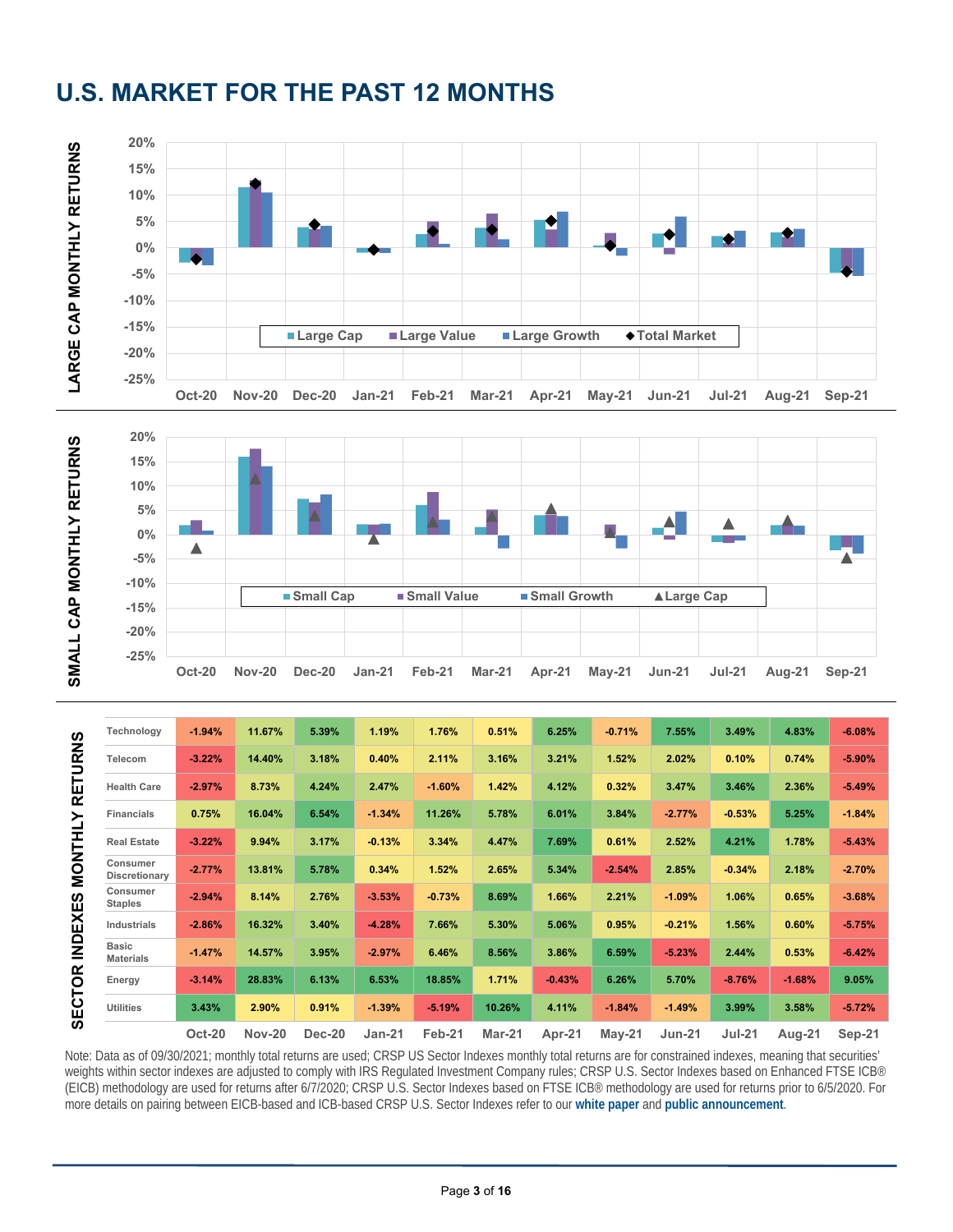## **CRSP U.S. CAP AND STYLE INDEXES PERFORMANCE**

| <b>CRSP U.S. Cap and Style Indexes Performance</b> |                            |       |                       |                   |           |            |        |         |         |
|----------------------------------------------------|----------------------------|-------|-----------------------|-------------------|-----------|------------|--------|---------|---------|
|                                                    |                            |       | <b>Float-Adjusted</b> | <b>Return for</b> |           |            |        |         |         |
| Category                                           | <b>Index Name</b>          | Count | Market Cap (\$M)      | 1 Month           | 3 Months  | <b>YTD</b> | 1 Year | 3 Years | 5 Years |
| Total<br>Market                                    | CRSP U.S. Total Market     | 3,980 | \$44,299,832          | -4.48%            | $-0.06\%$ | 15.18%     | 32.11% | 16.06%  | 16.88%  |
|                                                    | CRSP U.S. Mega Cap         | 243   | \$31,367,714          | $-4.82%$          | 0.48%     | 15.41%     | 28.95% | 17.02%  | 17.83%  |
|                                                    | CRSP U.S. Mid Cap          | 362   | \$6,843,521           | $-4.15%$          | 0.01%     | 15.32%     | 36.12% | 14.76%  | 14.61%  |
|                                                    | CRSP U.S. Small Cap        | 1,489 | \$5,366,103           | $-3.11%$          | $-2.62%$  | 13.32%     | 44.04% | 11.96%  | 13.95%  |
| Cap                                                | CRSP U.S. Micro Cap        | 1,989 | \$722,494             | $-2.98%$          | $-4.39%$  | 16.75%     | 54.23% | 12.05%  | 14.95%  |
|                                                    | CRSP U.S. Large Cap        | 581   | \$38,211,235          | $-4.70%$          | 0.39%     | 15.39%     | 30.15% | 16.68%  | 17.31%  |
|                                                    | CRSP U.S. Small Mid Cap    | 1,816 | \$12,209,624          | $-3.70%$          | $-1.16%$  | 14.46%     | 39.67% | 13.49%  | 14.33%  |
|                                                    | CRSP U.S. Mega Value       | 148   | \$13,573,791          | $-4.08%$          | $-1.16%$  | 14.70%     | 30.78% | 9.94%   | 12.29%  |
|                                                    | CRSP U.S. Mid Value        | 194   | \$3,247,130           | $-3.68%$          | $-0.17%$  | 19.03%     | 40.63% | 9.89%   | 10.84%  |
| Value                                              | CRSP U.S. Small Value      | 930   | \$3,034,617           | $-2.58%$          | $-2.19%$  | 20.44%     | 55.75% | 8.86%   | 11.03%  |
|                                                    | CRSP U.S. Large Value      | 338   | \$16,803,236          | -3.97%            | $-0.94%$  | 15.72%     | 32.53% | 9.88%   | 12.16%  |
|                                                    | CRSP U.S. Small Mid Value  | 1125  | \$6,280,773           | $-3.19%$          | $-1.15%$  | 19.45%     | 47.39% | 9.24%   | 10.69%  |
|                                                    |                            |       |                       |                   |           |            |        |         |         |
|                                                    | CRSP U.S. Mega Growth      | 104   | \$17,793,923          | $-5.40%$          | 1.66%     | 15.67%     | 27.26% | 23.33%  | 23.09%  |
|                                                    | CRSP U.S. Mid Growth       | 180   | \$3,596,391           | $-4.59%$          | 0.16%     | 11.84%     | 31.88% | 19.27%  | 18.23%  |
| <b>Growth</b>                                      | CRSP U.S. Small Growth     | 693   | \$2,331,485           | $-3.79%$          | $-3.18%$  | 5.07%      | 30.98% | 15.07%  | 17.09%  |
|                                                    |                            |       |                       |                   |           |            |        |         |         |
|                                                    | CRSP U.S. Large Growth     | 266   | \$21,407,999          | $-5.29%$          | 1.39%     | 14.96%     | 28.13% | 22.82%  | 22.20%  |
|                                                    | CRSP U.S. Small Mid Growth | 846   | \$5,928,850           | $-4.24%$          | $-1.17%$  | 9.42%      | 32.07% | 17.64%  | 18.04%  |

Note: Data as of 09/30/2021; returns computation is based on total returns; data for 1-, 3-, and 5-years is annualized; counts may not add up due to banding and migration, see appendix



Note: Data for lowest market capitalization is based on 08/31/2021 **random price date**; company counts as of 09/30/2021; counts may not add up due to banding and migration, see appendix

<u> 1989 - Johann Barn, amerikansk politiker (d. 1989)</u>

Note: Data as of 09/30/2021; returns computation is based on total returns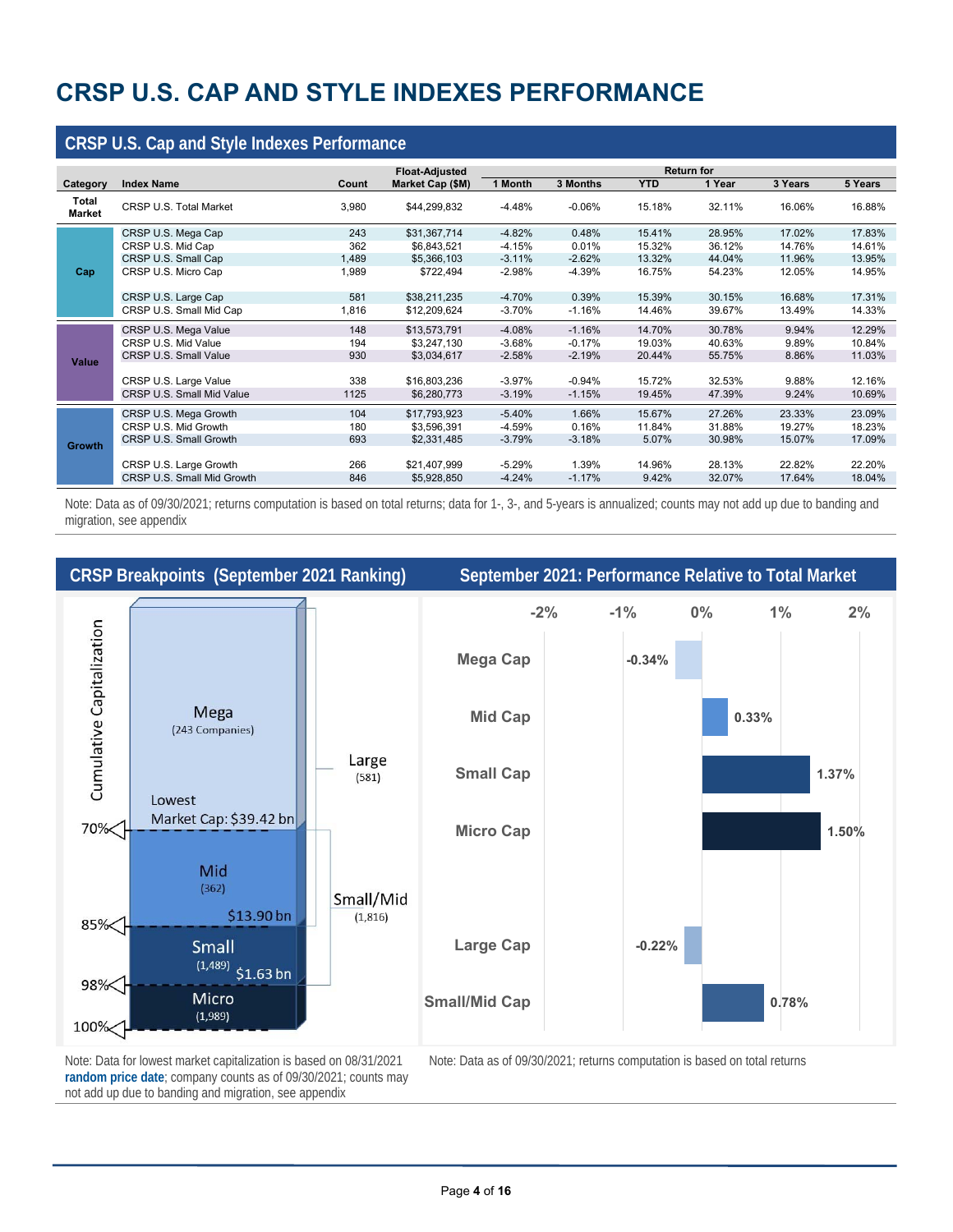

#### **Cumulative Performance By Style – Past 12 Months**



Note: Data as of 09/30/2021; returns computation is based on total returns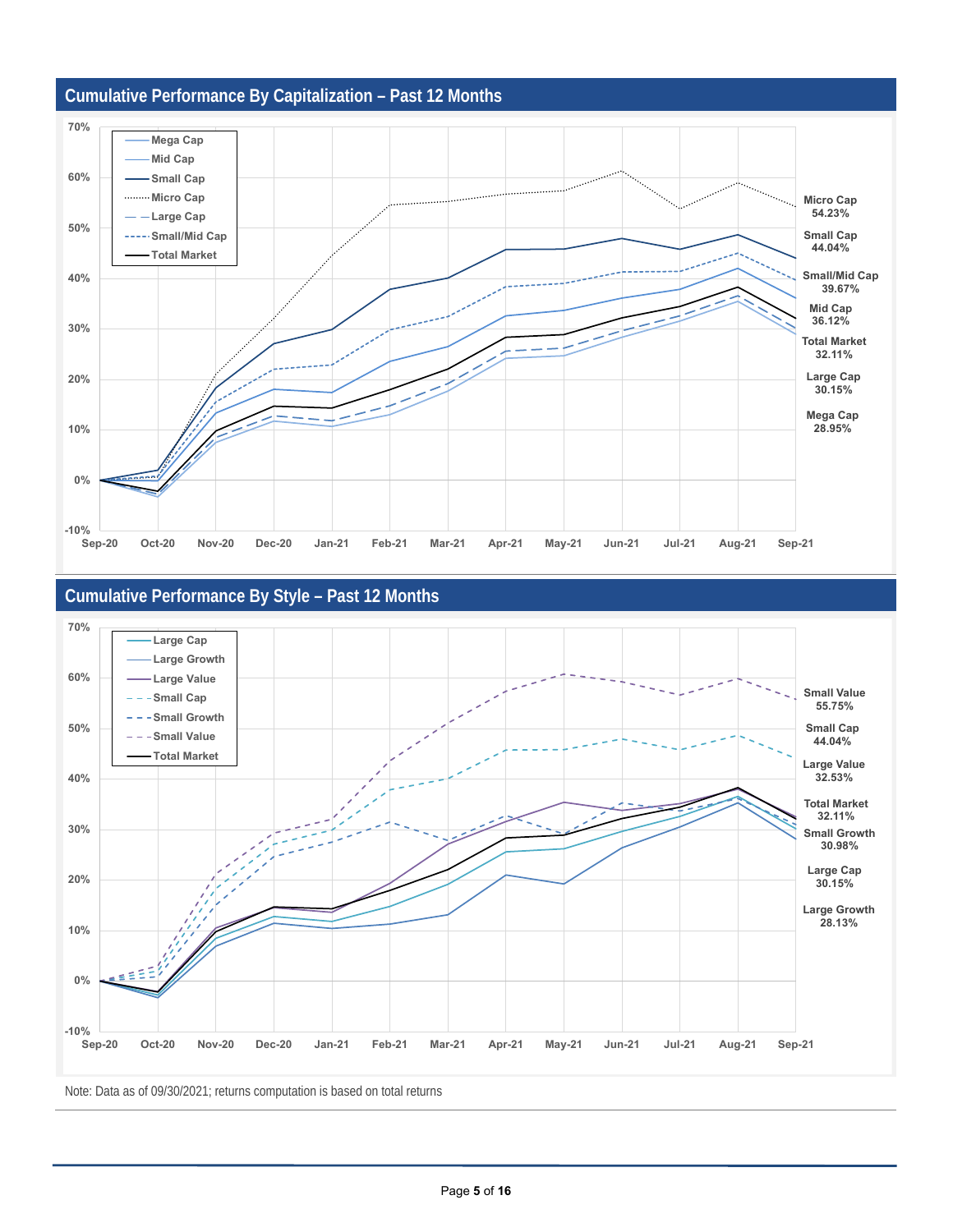

Note: Data as of 09/30/2021; Sector weights are computed using company's assignment to the industry as defined by Enhanced FTSE ICB®; sector weights are based on float-adjusted market cap weights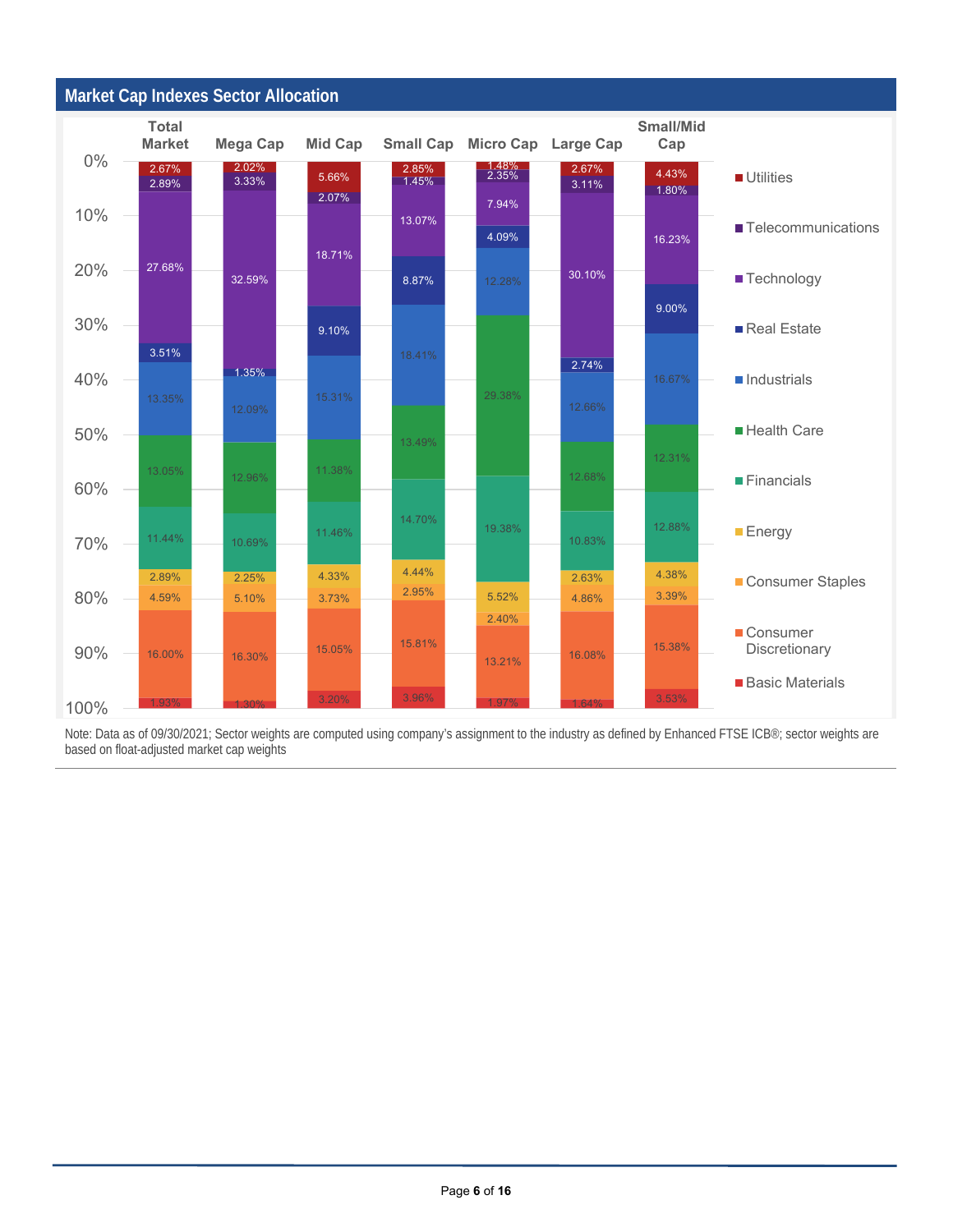## **CRSP U.S. SECTORS PERFORMANCE**

#### **CRSP U.S. Sector Indexes Performance**

<u> 1989 - Johann Barn, amerikansk politiker (d. 1989)</u>

|                                 |                                                                               |       | <b>Float-Adjusted</b>       |          |          |            | <b>Return for</b> |          |          |
|---------------------------------|-------------------------------------------------------------------------------|-------|-----------------------------|----------|----------|------------|-------------------|----------|----------|
| Category                        | <b>Index Name</b>                                                             | Count | Market Cap (\$M)            | 1 Month  | 3 Months | <b>YTD</b> | 1 Year            | 3 Years  | 5 Years  |
| Total<br><b>Market</b>          | CRSP U.S. Total Market                                                        | 3,980 | \$44,299,832                | $-4.48%$ | $-0.06%$ | 15.18%     | 32.11%            | 16.06%   | 16.88%   |
|                                 | <b>CRSP U.S. Technology</b><br>CRSP U.S. Technology U                         | 425   | \$1,229,588<br>\$12,261,580 | $-6.08%$ | 1.89%    | 19.64%     | 38.06%            | 29.21%   | 29.27%   |
|                                 | <b>CRSP U.S. Telecommunications</b><br>CRSP U.S. Telecommunications U         | 86    | \$128,084<br>\$1,281,441    | $-5.90%$ | $-5.11%$ | 7.26%      | 22.54%            | 10.33%   | 8.61%    |
|                                 | <b>CRSP U.S. Health Care</b><br>CRSP U.S. Health Care U                       | 935   | \$5,781,563<br>\$5,781,563  | $-5.49%$ | 0.09%    | 10.62%     | 21.65%            | 12.51%   | 14.96%   |
|                                 | <b>CRSP U.S. Financials</b><br>CRSP U.S. Financials U                         | 645   | \$5,077,755<br>\$5,077,755  | $-1.84%$ | 2.77%    | 27.73%     | 59.09%            | 15.35%   | 16.51%   |
|                                 | <b>CRSP U.S. Real Estate</b><br>CRSP U.S. Real Estate U                       | 208   | \$1,553,243<br>\$1,553,243  | $-5.43%$ | 0.31%    | 20.13%     | 31.88%            | 12.59%   | 8.87%    |
| <b>Sector</b><br><b>Indexes</b> | <b>CRSP U.S. Consumer Discretionary</b><br>CRSP U.S. Consumer Discretionary U | 567   | \$7,076,086<br>\$7,076,086  | $-2.70%$ | $-0.91%$ | 9.42%      | 28.09%            | 18.12%   | 19.51%   |
|                                 | <b>CRSP U.S. Consumer Staples</b><br>CRSP U.S. Consumer Staples U             | 151   | \$221,613<br>\$2,032,521    | $-3.68%$ | $-2.03%$ | 4.80%      | 13.03%            | 10.66%   | 8.56%    |
|                                 | <b>CRSP U.S. Industrials</b><br>CRSP U.S. Industrials U                       | 567   | \$5,915,483<br>\$5,915,483  | $-5.75%$ | $-3.71%$ | 10.60%     | 29.22%            | 13.22%   | 15.56%   |
|                                 | <b>CRSP U.S. Basic Materials</b><br>CRSP U.S. Basic Materials U               | 126   | \$554,898<br>\$853,781      | $-6.42%$ | $-3.63%$ | 13.37%     | 33.03%            | 10.80%   | 11.76%   |
|                                 | <b>CRSP U.S. Energy</b><br>CRSP U.S. Energy U                                 | 182   | \$1,281,445<br>\$1,281,445  | 9.05%    | $-2.18%$ | 40.88%     | 86.56%            | $-6.83%$ | $-1.59%$ |
|                                 | <b>CRSP U.S. Utilities</b><br>CRSP U.S. Utilities U                           | 87    | \$1,184,772<br>\$1,184,772  | $-5.72%$ | 1.55%    | 5.39%      | 13.19%            | 10.17%   | 9.65%    |

#### **September 2021: Sector Performance Relative to Total Market**



Note: Data as of 09/30/2021; returns computation is based on total returns; data for 1-, 3-, and 5-years is annualized. CRSP US Sector Indexes total returns are for constrained indexes, meaning that securities' weights within sector indexes are adjusted to comply with IRS Regulated Investment Company rules. Sector indexes with "U" at the end of the name are not constrained to comply with IRS RIC rules. CRSP U.S. Sector Indexes based on Enhanced FTSE ICB® (EICB) methodology are used for returns after 6/7/2020; CRSP U.S. Sector Indexes based on FTSE ICB® methodology are used for returns prior to 6/5/2020. For more details on pairing between EICB-based and ICB-based CRSP U.S. Sector Indexes refer to our white paper and public announcement.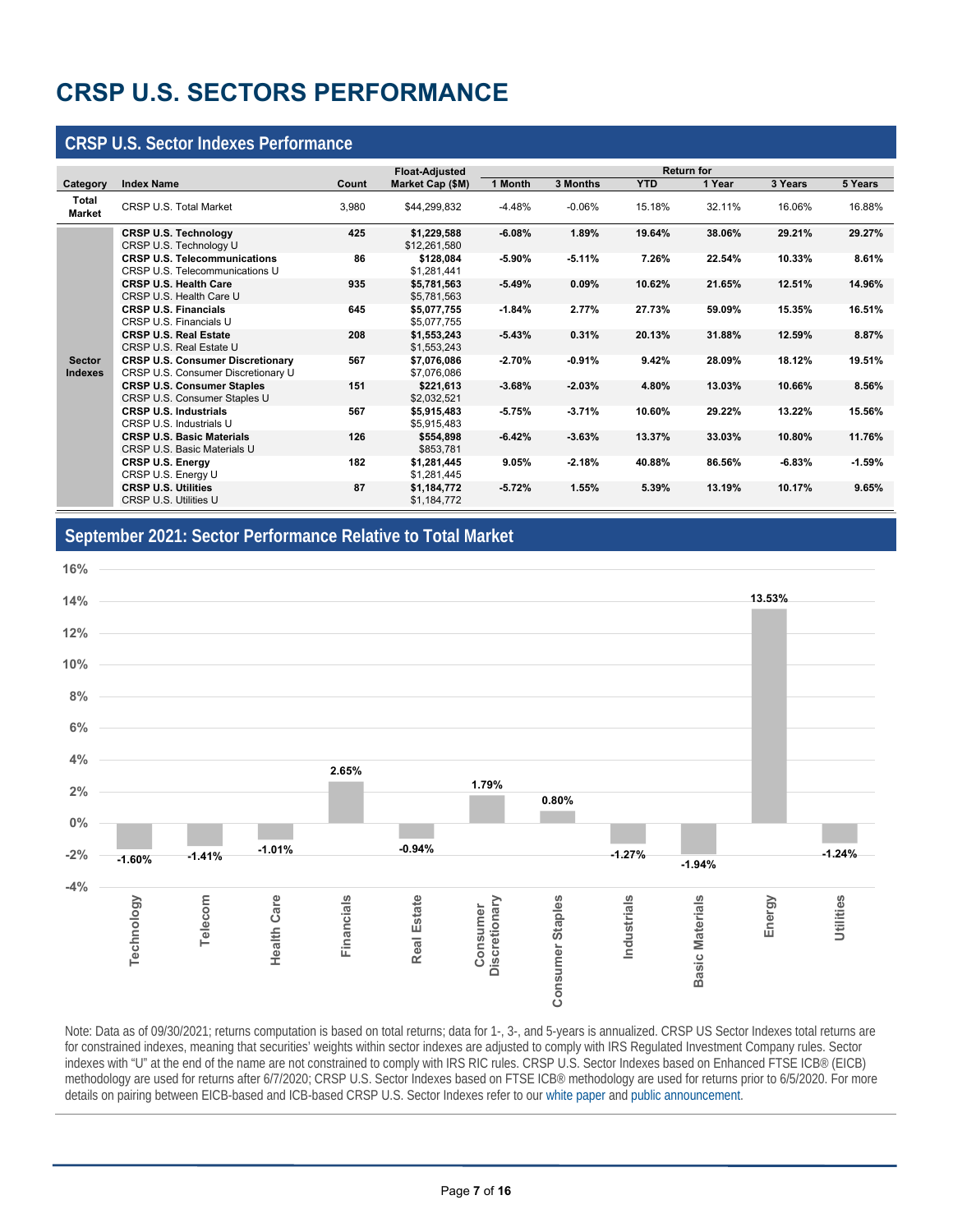#### **Cumulative Performance By Sector**

<u> 1980 - Johann Barn, amerikansk politiker (d. 1980)</u>



Note: Data as of 09/30/2021; returns computation is based on total returns; CRSP US Sector Indexes total returns are for constrained indexes, meaning that securities' weights within sector indexes are adjusted to comply with IRS Regulated Investment Company rules. CRSP U.S. Sector Indexes based on Enhanced FTSE ICB® (EICB) methodology are used for returns after 6/7/2020; CRSP U.S. Sector Indexes based on FTSE ICB® methodology are used for returns prior to 6/5/2020. For more details on pairing between EICB-based and ICB-based CRSP U.S. Sector Indexes refer to our white paper and public announcement.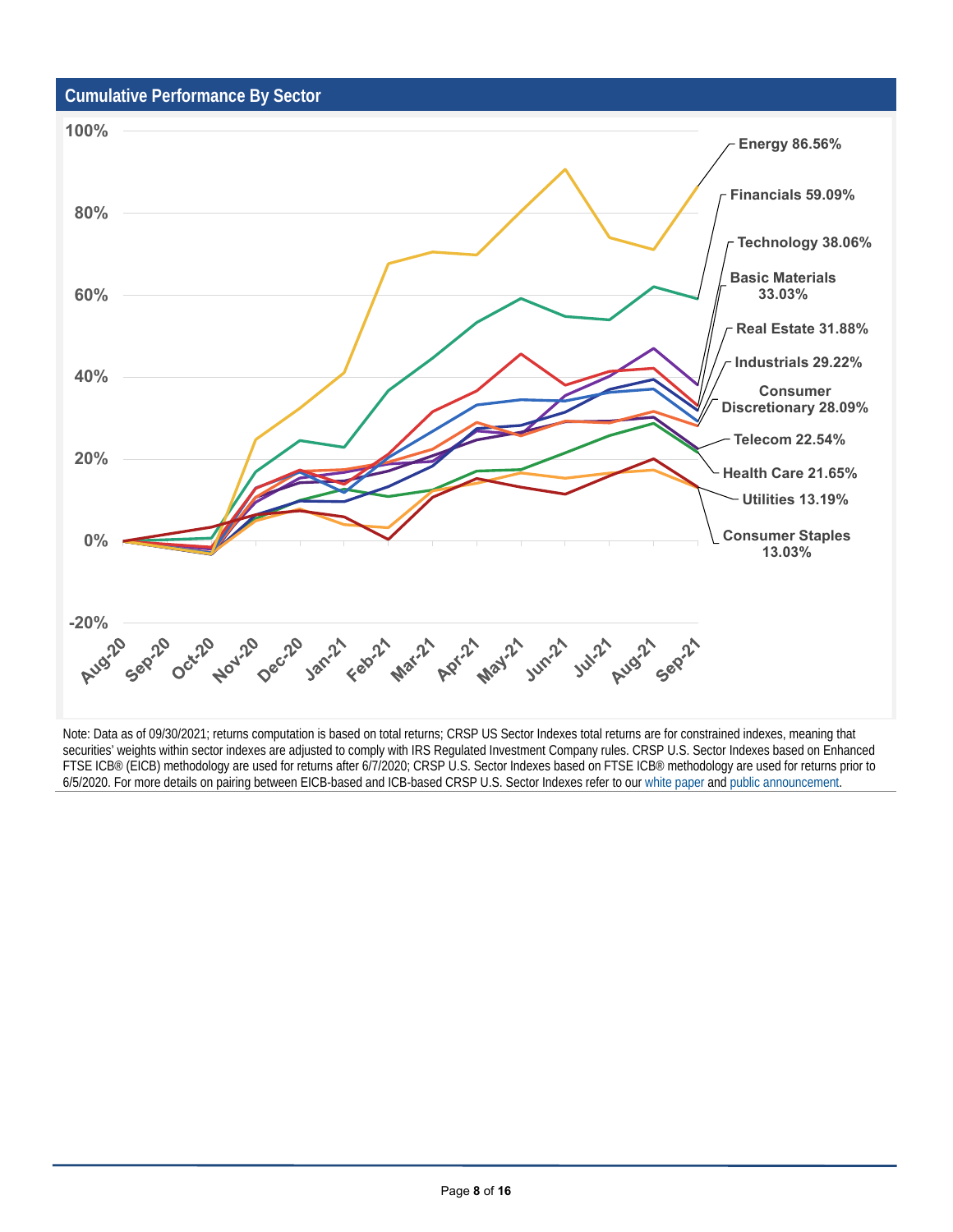## **CRSP U.S. INDEXES LINKED ASSET VALUES**

#### **Lined Assets as of 9/30/2021**

|                                                                                                                                 |                                                  |                   |                            | Linked Asset Values (\$M) as of 9/30/21 |                                                                                                                                                                          |             |  |
|---------------------------------------------------------------------------------------------------------------------------------|--------------------------------------------------|-------------------|----------------------------|-----------------------------------------|--------------------------------------------------------------------------------------------------------------------------------------------------------------------------|-------------|--|
|                                                                                                                                 | <b>Index Name</b>                                | Index             | <b>NASDAQ GIDS</b>         |                                         |                                                                                                                                                                          |             |  |
| Index                                                                                                                           | (TR - Total Return, PR - Price Only Return)      | <b>Identifier</b> | <b>Post Date</b>           | <b>ETF</b>                              |                                                                                                                                                                          | <b>AUMs</b> |  |
| <b>Total Market</b>                                                                                                             | CRSP US Total Market Index (TR)                  | <b>CRSPTMT</b>    | 12/31/2012                 | \$262,866                               |                                                                                                                                                                          | \$1,350,412 |  |
|                                                                                                                                 | CRSP US Total Market Index (PR)                  | <b>CRSPTM1</b>    | 1/18/2011                  |                                         | \$1,087,546                                                                                                                                                              |             |  |
| <b>CRSP Canadian Hedged</b>                                                                                                     | CRSP US Total Market Index (CAD-hedged) (TR)     | <b>CRSPTCHT</b>   | 12/31/2012                 | \$824                                   |                                                                                                                                                                          |             |  |
|                                                                                                                                 | CRSP US Total Market Index (CAD-hedged) (PR)     | <b>CRSPTCH1</b>   | 12/31/2012                 |                                         |                                                                                                                                                                          |             |  |
| <b>CRSP Canadian Non-Hedged</b>                                                                                                 | CRSP US Total Market Total Return Index CAD (TR) | <b>CRSPTMCT</b>   | 4/15/2013                  | \$3,663                                 |                                                                                                                                                                          |             |  |
|                                                                                                                                 | CRSP US Total Market Total Return Index CAD (PR) | <b>CRSPTMC1</b>   | 4/15/2013                  |                                         |                                                                                                                                                                          |             |  |
| <b>Mega Cap</b>                                                                                                                 | CRSP US Mega Cap Index (TR)                      | <b>CRSPMET</b>    | 12/31/2012                 | \$4,094                                 | <b>Mutual Fund</b><br>\$180<br>\$44<br>\$123<br>\$13,128<br>\$87,596<br>\$43,639<br>\$105,941<br>\$11,985<br>\$12,266<br>\$87,488<br>\$20,786<br>\$22,777<br>\$1,493,499 |             |  |
|                                                                                                                                 | CRSP US Mega Cap Index (PR)                      | <b>CRSPME1</b>    | 8/15/2011                  |                                         |                                                                                                                                                                          |             |  |
| <b>Mega Cap Growth</b>                                                                                                          | CRSP US Mega Cap Growth Index (TR)               | <b>CRSPMEGT</b>   | 12/31/2012                 | \$12,072                                |                                                                                                                                                                          |             |  |
|                                                                                                                                 | CRSP US Mega Cap Growth Index (PR)               | <b>CRSPMEG1</b>   | 10/1/2012                  |                                         |                                                                                                                                                                          |             |  |
| Mega Cap Value                                                                                                                  | CRSP US Mega Cap Value Index (TR)                | <b>CRSPMEVT</b>   | 12/31/2012                 | \$4,406                                 |                                                                                                                                                                          |             |  |
|                                                                                                                                 | CRSP US Mega Cap Value Index (PR)                | <b>CRSPMEV1</b>   | 10/1/2012                  |                                         |                                                                                                                                                                          |             |  |
| <b>Large Cap</b>                                                                                                                | CRSP US Large Cap Index (TR)                     | <b>CRSPLCT</b>    | 12/31/2012                 | \$25,226                                |                                                                                                                                                                          |             |  |
| (Mega + Mid)*                                                                                                                   | CRSP US Large Cap Index (PR)                     | <b>CRSPLC1</b>    | 8/15/2011                  |                                         |                                                                                                                                                                          |             |  |
|                                                                                                                                 |                                                  | <b>CRSPLCGT</b>   | 12/31/2012                 | \$81,468                                |                                                                                                                                                                          |             |  |
| CRSP US Large Cap Growth Index (TR)<br>Large Cap Growth*<br>CRSP US Large Cap Growth Index (PR)<br><b>CRSPLCG1</b><br>10/1/2012 |                                                  |                   |                            |                                         |                                                                                                                                                                          |             |  |
| Large Cap Value*                                                                                                                | CRSP US Large Cap Value Index (TR)               | <b>CRSPLCVT</b>   | 12/31/2012                 | \$82,684                                | \$824<br>\$3,663<br>\$4,274<br>\$12,116<br>\$4,529<br>\$38,354<br>\$169,064<br>\$126,323<br>\$157,148<br>\$23,337<br>\$26,691<br>\$134,437<br>\$36,813                   |             |  |
|                                                                                                                                 | CRSP US Large Cap Value Index (PR)               | <b>CRSPLCV1</b>   | 10/1/2012                  |                                         |                                                                                                                                                                          |             |  |
| <b>Mid Cap</b>                                                                                                                  | CRSP US Mid Cap Index (TR)                       | <b>CRSPMIT</b>    | 12/31/2012                 | \$51,207                                |                                                                                                                                                                          |             |  |
|                                                                                                                                 | CRSP US Mid Cap Index (PR)                       | <b>CRSPMI1</b>    | 8/15/2011                  |                                         |                                                                                                                                                                          |             |  |
| <b>Mid Cap Growth</b>                                                                                                           | CRSP US Mid Cap Growth Index (TR)                | <b>CRSPMIGT</b>   | 12/31/2012                 | \$11,352                                |                                                                                                                                                                          |             |  |
|                                                                                                                                 | CRSP US Mid Cap Growth Index (PR)                | <b>CRSPMIG1</b>   | 10/1/2012                  |                                         |                                                                                                                                                                          |             |  |
| <b>Mid Cap Value</b>                                                                                                            | CRSP US Mid Cap Value Index (TR)                 | <b>CRSPMIVT</b>   | 12/31/2012                 | \$14,424                                |                                                                                                                                                                          |             |  |
|                                                                                                                                 | CRSP US Mid Cap Value Index (PR)                 | <b>CRSPMIV1</b>   | 10/1/2012                  |                                         |                                                                                                                                                                          | \$47,386    |  |
| <b>Small Cap</b>                                                                                                                | CRSP US Small Cap Index (TR)                     | <b>CRSPSCT</b>    | 12/31/2012                 | \$46,950                                |                                                                                                                                                                          |             |  |
|                                                                                                                                 | CRSP US Small Cap Index (PR)                     | <b>CRSPSC1</b>    | 8/15/2011                  |                                         |                                                                                                                                                                          |             |  |
| <b>Small Cap Growth</b>                                                                                                         | CRSP US Small Cap Growth Index (TR)              | <b>CRSPSCGT</b>   | 12/31/2012                 | \$16,026                                |                                                                                                                                                                          |             |  |
|                                                                                                                                 | CRSP US Small Cap Growth Index (PR)              | <b>CRSPSCG1</b>   | 10/1/2012                  |                                         |                                                                                                                                                                          |             |  |
| <b>Small Cap Value</b>                                                                                                          | CRSP US Small Cap Value Index (TR)               | <b>CRSPSCVT</b>   | 12/31/2012                 | \$24,609                                |                                                                                                                                                                          |             |  |
|                                                                                                                                 | CRSP US Small Cap Value Index (PR)               | <b>CRSPSCV1</b>   | 10/1/2012                  |                                         |                                                                                                                                                                          |             |  |
|                                                                                                                                 |                                                  |                   | <b>Total Linked Assets</b> | \$641.873                               |                                                                                                                                                                          | \$2,135,372 |  |



CRSP Indexes Total Linked Investment Assets

Note: Data as of 09/30/2021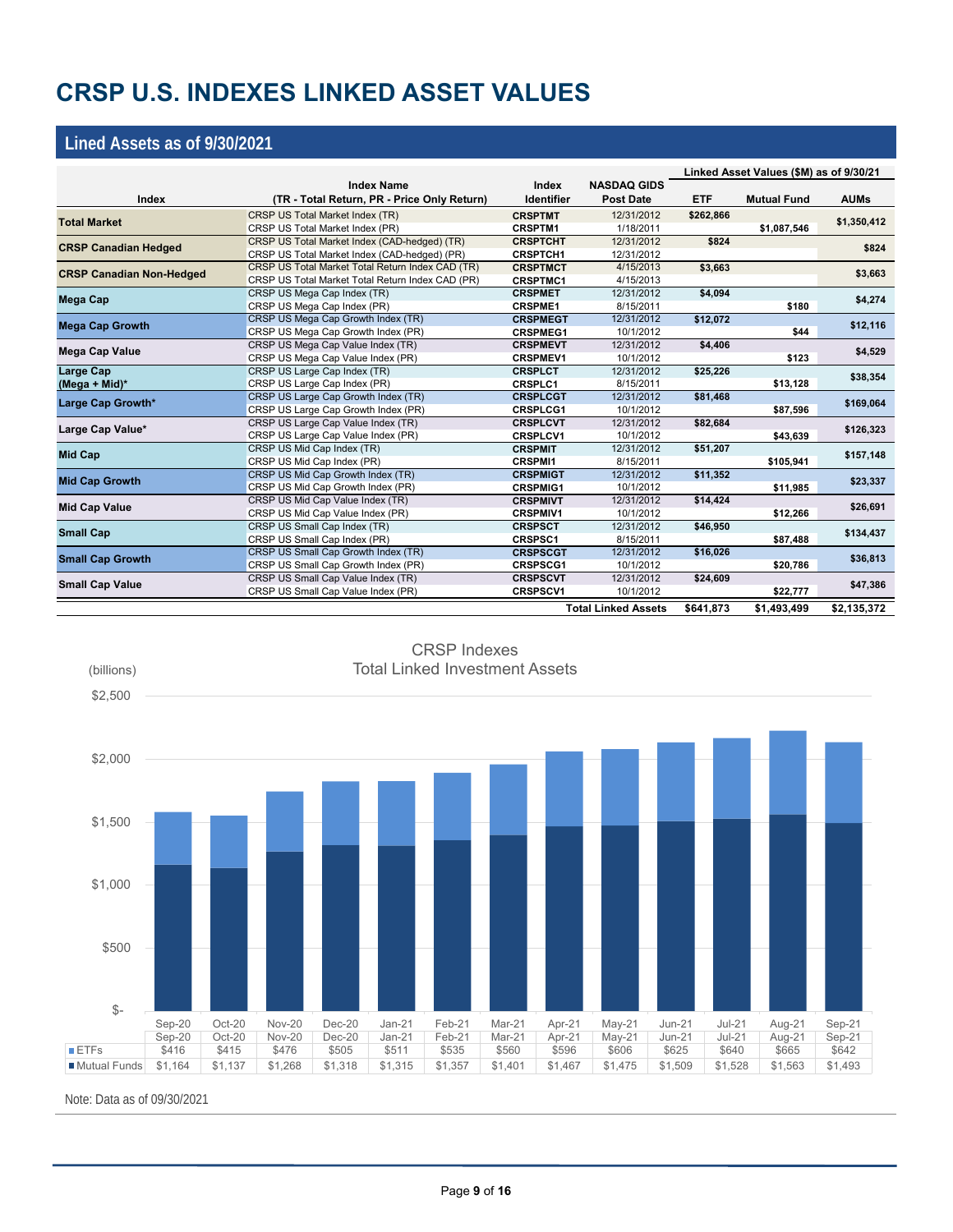## **RECENT NEWS USING CRSP DATA**

- Article: **Should You Be Buying What Robinhood Is Selling?**
	- o Summary: Analysis of historical trends brokerage-firms IPO
	- o CRSP Products: **CRSP US Stock Databases**
	- o Publication: WSJ
- Article: **CRSP: What Are CRSP Indexes And The Center For Research In Security Prices?**
	- o Summary: Overview of CRSP Investible Indexes that are tracked by nearly \$2 trillion of assets
	- o CRSP Products: **CRSP Investment Indexes**
	- o Publication: Forbes
- Article: **When a 59% Annual Return Just Isn't Enough**
	- o Summary: Analysis of investor expectations about portfolio return vs. historical reality
	- o CRSP Products: **CRSP US Stock Databases**
	- o Publication: WSJ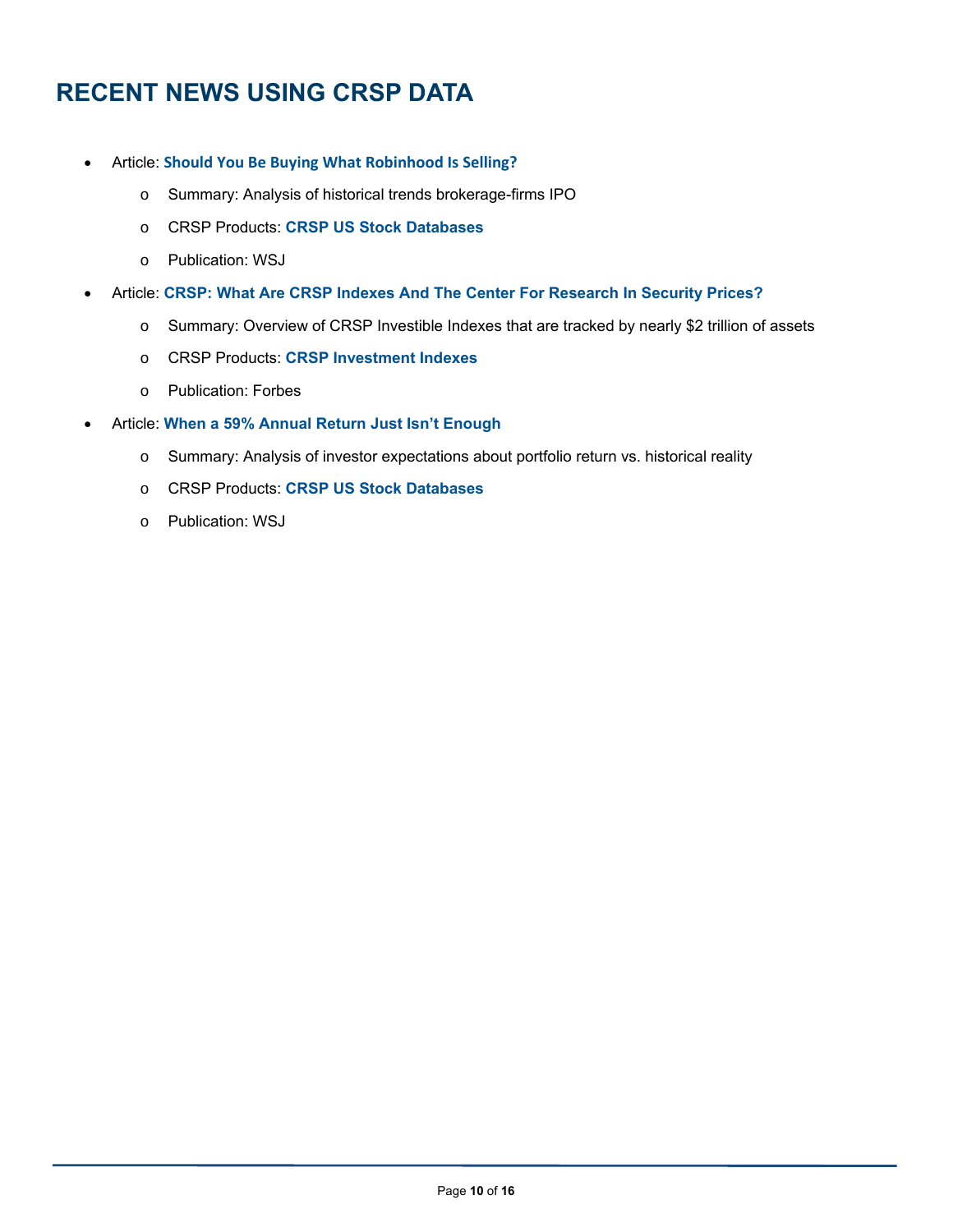## **SERVICES OFFERED BY CRSP**

#### Research Products

Academic, practitioner, and government institutions for whom data quality, accuracy and completeness are essential rely on CRSP data products. Our portfolio of stock, indexes, mutual fund, treasury, and REIT market databases is relied upon by those whose research and publications must withstand rigorous analysis for accuracy. Quantitative analysts in the commercial market depend on CRSP's historical depth and unrivaled quality in order to perform backtesting and modeling calculations. In the government sector, regulators and policy makers value CRSP's complete data sets as the basis for financial and economic research.

- **CRSP US Stock Databases**
- **CRSP 10**
- **CRSP Historical Indexes**
- **CRSP US Index History Files Intraday**
- **CRSP/Compustat Merged Database**
- **CRSP US Treasury Database**
- **CRSP/Ziman Real Estate Database**
- **CRSP Survivor-Bias-Free US Mutual Funds**
- **CRSP Cap-Based Portfolio Index**
- **CRSP Customized Data Sets**

<u> 1980 - Johann Barn, amerikansk politiker (d. 1980)</u>

For more information regarding CRSP Research Products, contact **subscriptions@crsp.org**.

#### Investment Products

Since 2011, CRSP LLC has maintained, disseminated and expanded its' proprietary investable index product line. Currently comprising over 66 capitalization-based, industry sector, ESG, and value and growth style indexes, the CRSP Market Indexes (CRSPMI) suite blends ongoing advancements in academic research with the most efficient and productive industry practices. CRSPMI continues to dedicate resources and personnel to expand its capabilities and services for providing a broad, efficient and low-cost set of performing index products and benchmarks for the entire investment community.

CRSPMI offers indexes covering the entire U.S. equities marketplace, from its flagship Total Market Index to a broad set of different cap segments (Large, Mega, Mid, Small, Micro) with Value and Growth versions of each, 11 Sector Indexes and 6 ESG Indexes. A **quick reference guide** provides an overview of the CRSPMI index offerings.

CRSPMI distributes its investable indexes and related constituents, corporate actions and rebalancing information to a broad community of licensed clients over multiple delivery channels, including **direct client feed**, secure website and approved third-party redistributors.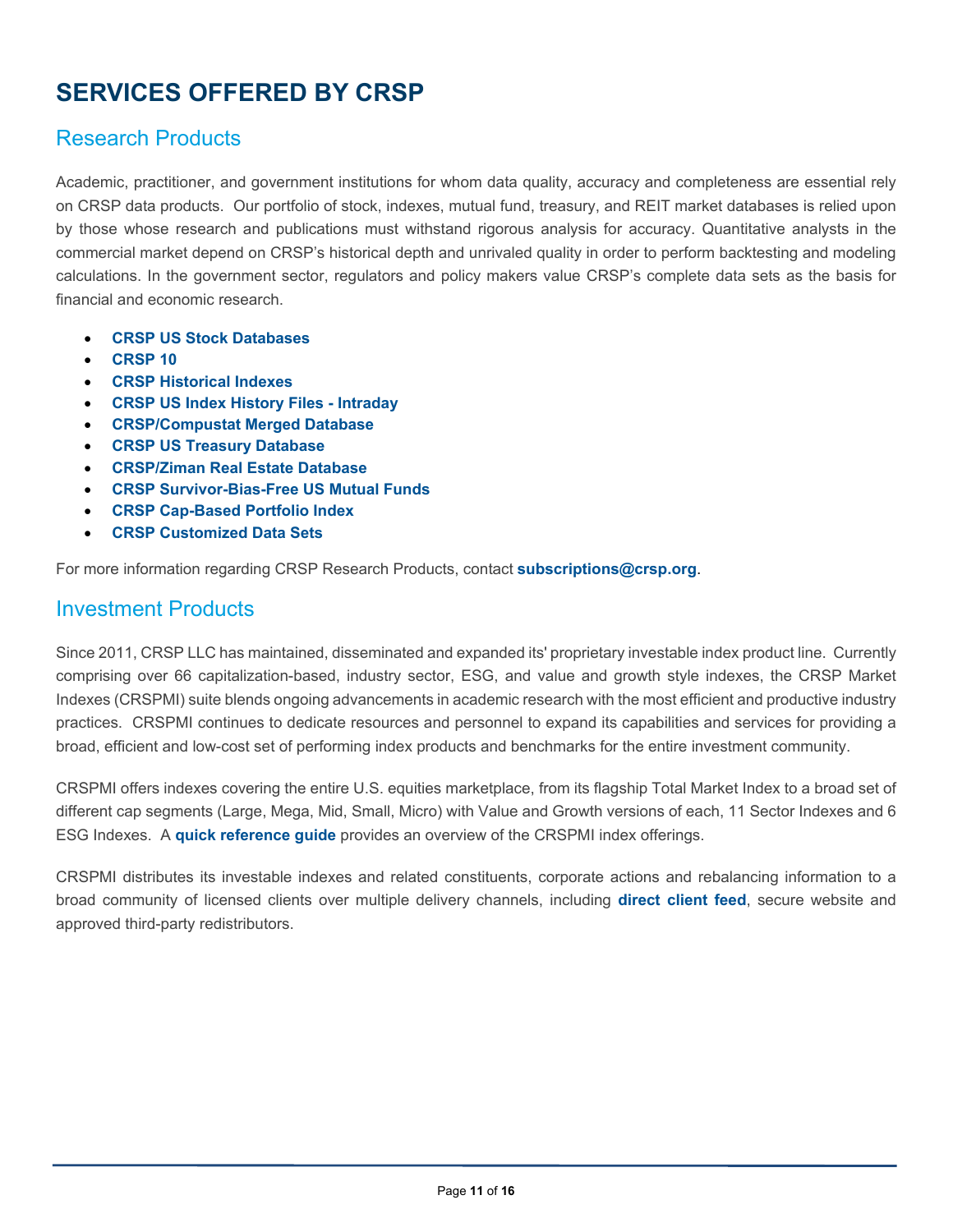## **APPENDIX – CRSP U.S. INDEXES DESCRIPTIVE INFORMATION**

#### **CRSP U.S. Indexes Descriptive Statistics Category Index Name Counting Counting Counting Counting Counting Counting Counting Counting Counting Counting Counting Counting Counting Counting Counting Counting Counting Counting Counting Counting Counting Counting Cou Float-Adjusted Market Cap (\$M) Largest Company (\$M) Smallest Company (\$M) Median Company (\$M) Average Company (\$M) Largest Company Weight (%) Total Market** CRSP U.S. Total Market 3,980 \$44,299,832 \$2,222,068 \$5 \$925 \$11,131 5.02% CRSP U.S. Mega Cap 243 \$31,367,714 \$2,222,068 \$2,220 \$64,664 \$129,085 7.08% CRSP U.S. Mid Cap 362 \$6,843,521 \$52,908 \$561 \$18,173 \$18,905 0.77% CRSP U.S. Small Cap 1,489 \$5,366,103 \$18,937 \$65 \$2,725 \$3,604 0.35% cRSP U.S. Micro Cap 1,989 \$722,494 \$2,908 \$5 \$188 \$363 0.40% CRSP U.S. Large Cap 581 \$38,211,235 \$2,222,068 \$561 \$28,096 \$65,768 5.82% CRSP U.S. Small Mid Cap 1,816 \$12,209,624 \$52,908 \$65 \$3,476 \$6,723 0.43% CRSP U.S. Mega Value 148 \$13,573,791 \$489,131 \$2,220 \$59,302 \$91,715 3.60% CRSP U.S. Mid Value 194 \$3,247,130 \$44,912 \$561 \$16,364 \$16,738 1.38% CRSP U.S. Small Value 830 4 53,034,617 517,442 554 \$2,351 \$3,263 0.57% crsP U.S. Large Value 2.91% 338 \$16,803,236 \$489,131 \$561 \$25,260 \$49,714 2.91%<br>CRSP U.S. Small Mid Value 2.91% 3.1,125 \$6,280,773 \$44,912 \$54 \$2,899 \$5,583 0.72% CRSP U.S. Small Mid Value CRSP U.S. Mega Growth 104 \$17,793,923 \$2,222,068 \$5,810 \$63,110 \$171,095 12.49% CRSP U.S. Mid Growth 180 \$3,596,391 \$52,908 \$1,025 \$19,212 \$19,980 1.47% CRSP U.S. Small Growth 693 \$2,331,485 \$18,937 \$54 \$2,546 \$3,364 0.81% CRSP U.S. Large Growth 266 \$21,407,999 \$2,222,068 \$1,025 \$29,599 \$80,481 10.38% CRSP U.S. Small Mid Growth 846 \$5,928,850 \$52,908 \$54 \$3,400 \$7,008 \$50,89% **CRSP U.S. Technology 425 \$1,229,588 \$209,211 \$8 \$367 \$2,893 17.01%** cRSP U.S. Technology U<br> **CRSP U.S. Telecommunications** 18.12% **5126,084** \$22,325 \$1,897 \$28,851 \$1,489 \$1,43% \$1,439<br> **CRSP U.S. Telecommunications 36 \$128,084** \$22,325 \$13 \$543 \$1,489 \$1,43% **CRSP U.S. Telecommunications 66 \$128,084** \$22,325 \$13 \$543 \$1,489 17.43%<br>CRSP U.S. Telecommunications U \$1,281,441 \$256,176 \$13 \$781 \$14,900 19.99% CRSP U.S. Telecommunications U \$1,281,441 \$256,176 \$13 \$781 \$14,900 19.99% **CRSP U.S. Health Care** CRSP U.S. Health Care U 55,781, 2008 55,781,563 \$425,146 \$5 \$316 \$6,183 \$6,183 \$55 \$6,183 \$55 \$6,183 \$5 \$5 \$5<br>CRSP U.S. Financials \$5,033 \$5,077,755 \$489,131 \$7 \$765 \$7.872 \$63% **CRSP U.S. Financials 645 \$5,077,755 \$489,131 \$7 \$765 \$7,872 9.63%** CRSP U.S. Financials U \$5,077,755 \$489,131 \$7 \$7,65 \$7,872 9.63%<br>CRSP U.S. Real Estate 208 \$1,553,243 \$120,799 \$14 \$2,312 \$7,468 7.78% **CRSP U.S. Real Estate 208 \$1,553,243 \$120,799 \$14 \$2,312 \$7,468 7.78%** cRSP U.S. Real Estate U<br>
CRSP U.S. Consumer Discretionary \$1,553,243 \$120,799 \$2,312 \$7,468 7.78%<br>CRSP U.S. Consumer Discretionary **CRSP U.S. Consumer Discretionary and the State of the State of State of State of the State of the State of the St<br>CRSP U.S. Consumer Discretionary U and the State of State of State of State of State of the State of the St** CRSP U.S. Consumer Discretionary U **67,076,086** \$1,414,126 \$1,183 \$12,480 \$19.98%<br>CRSP U.S. Consumer Staples 151 \$221,613 \$37,013 \$37 \$133 \$1468 \$16.70% **CRSP U.S. Consumer Staples 16.70% 151 \$221,613 \$37,013 \$37,013 \$3**<br>CRSP U.S. Consumer Staples U \$2,032,521 \$339,354 \$8 \$1,148 \$13,460 16.70% cRSP U.S. Consumer Staples U **62,032,521** \$339,354 \$8 \$1,148 \$13,460 \$16.70%<br>CRSP U.S. Industrials \$58 \$67 \$5,915,483 \$375,922 \$7 \$1,389 \$10,433 \$35% **CRSP U.S. Industrials 567 \$5,915,483 \$375,922 \$7 \$1,389 \$10,433 6.35%** CRSP U.S. Industrials U \$5,915,483 \$375,922 \$7 \$1,389 \$10,433 6.35% **CRSP U.S. Basic Materials** cRSP U.S. Basic Materials U 520 \$853,781 \$151,254 \$20 \$1,415 \$6,776 \$1,72% \$151,254 \$20 \$1,415 \$6,776 \$6,776 \$<br>CRSP U.S. Energy \$1,984 \$1,281,445 \$249,018 \$9 \$833 \$7,041 \$19.43% **CRSP U.S. Energy** CRSP U.S. Energy U \$1,281,445 \$249,018 \$9 \$833 \$7,041 19.43%<br>CRSP U.S. Utilities 87 \$1.184.772 \$154.037 \$35 \$4.240 \$13.618 13.00% **CRSP U.S. Utilities 87 \$1,184,772 \$154,037 \$35 \$4,240 \$13,618 13.00%** CRSP U.S. Utilities U **81,000 a.c. 13.00%** \$1,184,772 \$154,037 \$35 \$4,240 \$13,618 13.00% **Cap Value Growth Sector Indexes**

Note: Data as of 09/30/2021; counts may not add up due to banding and migration, see appendix; CRSP U.S. Sector Indexes are constrained indexes, meaning that securities' weights within sector indexes are adjusted to comply with IRS Regulated Investment Company (RIC) rules. Sector indexes with "U" at the end of the name are not constrained to comply with IRS RIC rules. CRSP U.S. Sector Indexes based on Enhanced FTSE ICB® (EICB) methodology are used after 6/7/2020; CRSP U.S. Sector Indexes based on FTSE ICB® methodology are used prior to 6/5/2020. For more details on pairing between EICB-based and ICBbased CRSP U.S. Sector Indexes refer to our white paper and public announcement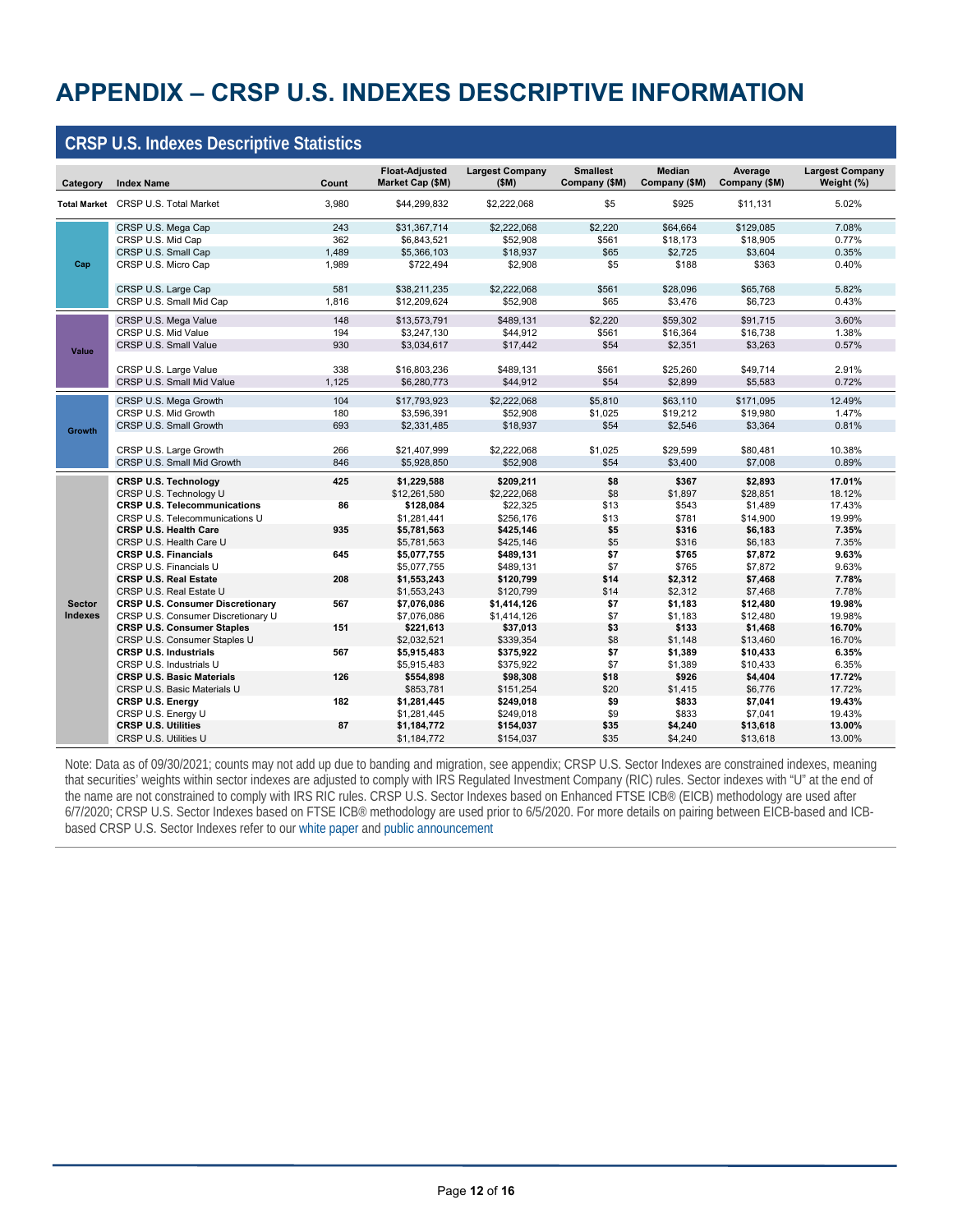## **APPENDIX – INDEX REFERENCE GUIDE**

|                                                  |                                                                  |                             |                        |                                        | <b>Inception Date</b>  |                              |
|--------------------------------------------------|------------------------------------------------------------------|-----------------------------|------------------------|----------------------------------------|------------------------|------------------------------|
| Index                                            | <b>Index Name</b><br>(TR - Total Return, PR - Price Only Return) | Index<br><b>Identifier</b>  | <b>CUSIP</b>           | <b>NASDAQ GIDS</b><br><b>Post Date</b> | Open Val =<br>1000     | <b>Bloomberg Ticker</b>      |
|                                                  | <b>CRSP US Total Market Index (TR)</b>                           | <b>CRSPTMT</b>              | 12628H109              | 12/31/2012                             | 4/1/2011               | BBG003PZ7F43                 |
| <b>Total Market Index</b>                        | CRSP US Total Market Index (PR)                                  | CRSPTM1                     | 12628G101              | 1/18/2011                              | 4/1/2011               | BBG001DQ7123                 |
|                                                  |                                                                  |                             |                        |                                        |                        |                              |
| <b>CRSP Australian Hedged</b>                    | CRSP US Total Market Index (AUD-hedged) (TR)                     | <b>CRSPTAHT</b>             | 12633D200              | 7/1/2015                               |                        | BBG009J9GN20                 |
| <b>Index</b>                                     | CRSP US Total Market Index (AUD-hedged) (PR)                     | CRSPTAH1                    | 12633D101              | 7/1/2015                               |                        | BBG009J9GN11                 |
| <b>CRSP Australian Non-</b>                      | CRSP US Total Market Total Return Index AUD<br>(TR)              | <b>CRSPTMAT</b>             | 12633D408              | 7/1/2015                               |                        | BBG009J9GN48                 |
| <b>Hedged Index</b>                              | CRSP US Total Market Index AUD (PR)                              | CRSPTMA1                    | 12633D309              | 7/1/2015                               |                        | BBG009J9GN39                 |
| <b>CRSP Canadian Hedged</b>                      | CRSP US Total Market Index (CAD-hedged) (TR)                     | <b>CRSPTCHT</b>             | 12630Y108              | 12/31/2012                             |                        | BBG003PZ7F52                 |
| <b>Index</b>                                     | CRSP US Total Market Index (CAD-hedged) (PR)                     | CRSPTCH1                    | 12628G200              | 12/31/2012                             |                        | BBG003PZ7F34                 |
| <b>CRSP Canadian Non-</b><br><b>Hedged Index</b> | CRSP US Total Market Total Return Index CAD<br>(TR)              | <b>CRSPTMCT</b>             | 12632P204              | 4/15/2013                              |                        | BBG004MFW5W1                 |
|                                                  | CRSP US Total Market Index CAD (PR)                              | CRSPTMC1                    | 12632M201              | 4/15/2013                              |                        | BBG004MFW5V2                 |
| <b>Mega Cap</b>                                  | CRSP US Mega Cap Index (TR)                                      | <b>CRSPMET</b>              | 12631H104              | 12/31/2012                             | 4/1/2011               | BBG003PZ7F61                 |
|                                                  | CRSP US Mega Cap Index (PR)                                      | CRSPME1                     | 12627R108              | 8/15/2011                              | 4/1/2011               | BBG001YCYN69                 |
| <b>Mega Cap Growth</b>                           | CRSP US Mega Cap Growth Index (TR)                               | <b>CRSPMEGT</b>             | 12631K107              | 12/31/2012                             | 9/10/2012              | BBG003PZ7F70                 |
|                                                  | CRSP US Mega Cap Growth Index (PR)                               | CRSPMEG1                    | 12630R103              | 10/1/2012                              | 9/10/2012              | BBG003PZ7DH4                 |
| Mega Cap Value                                   | CRSP US Mega Cap Value Index (TR)                                | <b>CRSPMEVT</b>             | 12631L105              | 12/31/2012                             | 9/10/2012              | BBG003PZ7F89                 |
|                                                  | CRSP US Mega Cap Value Index (PR)                                | CRSPMEV1                    | 12630T109              | 10/1/2012                              | 9/10/2012              | BBG003PZ7DJ2                 |
| Large Cap (Mega + Mid)                           | CRSP US Large Cap Index (TR)                                     | <b>CRSPLCT</b>              | 12631M103              | 12/31/2012                             | 4/1/2011               | BBG003PZ7F98                 |
| Cap                                              | CRSP US Large Cap Index (PR)                                     | CRSPLC1                     | 12627P102              | 8/15/2011                              | 4/1/2011               | BBG001YCYN50                 |
| <b>Large Cap Growth</b>                          | CRSP US Large Cap Growth Index (TR)                              | <b>CRSPLCGT</b>             | 12631P106              | 12/31/2012                             | 9/10/2012              | BBG003PZ7FB5                 |
|                                                  | CRSP US Large Cap Growth Index (PR)                              | CRSPLCG1                    | 12630W102              | 10/1/2012                              | 9/10/2012              | BBG003PZ7DK0                 |
| Large Cap Value                                  | CRSP US Large Cap Value Index (TR)                               | <b>CRSPLCVT</b>             | 12631R102              | 12/31/2012                             | 9/10/2012              | BBG003PZ7FC4                 |
|                                                  | CRSP US Large Cap Value Index (PR)<br>CRSP US Mid Cap Index (TR) | CRSPLCV1                    | 12630X100              | 10/1/2012                              | 9/10/2012              | BBG003PZ7DL9                 |
| Mid Cap                                          |                                                                  | <b>CRSPMIT</b>              | 12631T108              | 12/31/2012                             | 4/1/2011               | BBG003PZ7FD3                 |
|                                                  | CRSP US Mid Cap Index (PR)<br>CRSP US Mid Cap Growth Index (TR)  | CRSPMI1<br><b>CRSPMIGT</b>  | 12627W107<br>12628N106 | 8/15/2011<br>12/31/2012                | 4/1/2011<br>9/10/2012  | BBG001YCYN87<br>BBG003PZ7FF1 |
| <b>Mid Cap Growth</b>                            | CRSP US Mid Cap Growth Index (PR)                                |                             |                        |                                        |                        |                              |
|                                                  | CRSP US Mid Cap Value Index (TR)                                 | CRSPMIG1<br><b>CRSPMIVT</b> | 12631A109<br>12629L109 | 10/1/2012<br>12/31/2012                | 9/10/2012<br>9/10/2012 | BBG003PZ7DM8<br>BBG003PZ7FG0 |
| <b>Mid Cap Value</b>                             | CRSP US Mid Cap Value Index (PR)                                 | CRSPMIV1                    | 12631C105              | 10/1/2012                              | 9/10/2012              | BBG003PZ7DN7                 |
|                                                  | CRSP US Small-Mid Cap Index (TR)                                 | <b>CRSPSMT</b>              | 12591C103              | 3/10/2014                              | 4/1/2011               | BBG0069LWSJ3                 |
| <b>Small-Mid Cap</b>                             | CRSP US Small-Mid Cap Index (PR)                                 | CRSPSM1                     | 12632T107              | 3/10/2014                              | 4/1/2011               | BBG0069LWSH5                 |
|                                                  | CRSP US Small-Mid Cap Growth Index (TR)                          | <b>CRSPSMGT</b>             | 12591P104              | 3/10/2014                              | 9/10/2012              | BBG0069LWSF7                 |
| <b>Small-Mid Cap Growth</b>                      | CRSP US Small-Mid Cap Growth Index (PR)                          | CRSPSMG1                    | 12591M101              | 3/10/2014                              | 9/10/2012              | BBG0069LWSC0                 |
|                                                  | CRSP US Small-Mid Cap Value Index (TR)                           | <b>CRSPSMVT</b>             | 12591L103              | 3/10/2014                              | 9/10/2012              | BBG0069LWSG6                 |
| <b>Small-Mid Cap Value</b>                       | CRSP US Small-Mid Cap Value Index (PR)                           | CRSPSMV1                    | 12591E109              | 3/10/2014                              | 9/10/2012              | BBG0069LWSD9                 |
|                                                  | CRSP US Small Cap Index (TR)                                     | <b>CRSPSCT</b>              | 12630N102              | 12/31/2012                             | 4/1/2011               | BBG003PZ7FH9                 |
| <b>Small Cap</b>                                 | CRSP US Small Cap Index (PR)                                     | CRSPSC1                     | 12628A104              | 8/15/2011                              | 4/1/2011               | BBG001YCYNB3                 |
|                                                  | CRSP US Small Cap Growth Index (TR)                              | <b>CRSPSCGT</b>             | 12630V104              | 12/31/2012                             | 9/10/2012              | BBG003PZ7FJ7                 |
| <b>Small Cap Growth</b>                          | CRSP US Small Cap Growth Index (PR)                              | CRSPSCG1                    | 12631E101              | 10/1/2012                              | 9/10/2012              | BBG003PZ7DP5                 |
|                                                  | CRSP US Small Cap Value Index (TR)                               | <b>CRSPSCVT</b>             | 12631N101              | 12/31/2012                             | 9/10/2012              | BBG003PZ7FK5                 |
| <b>Small Cap Value</b>                           | CRSP US Small Cap Value Index (PR)                               | CRSPSCV1                    | 12631F108              | 10/1/2012                              | 9/10/2012              | BBG003PZ7DQ4                 |
|                                                  | CRSP US Micro Cap Index (TR)                                     | <b>CRSPMCT</b>              | 12631V103              | 12/31/2012                             | 4/1/2011               | BBG003PZ7FL4                 |
| <b>Micro Cap Index</b>                           | CRSP US Micro Cap Index (PR)                                     | CRSPMC1                     | 12627T104              | 8/15/2011                              | 4/1/2011               | BBG001YCYN78                 |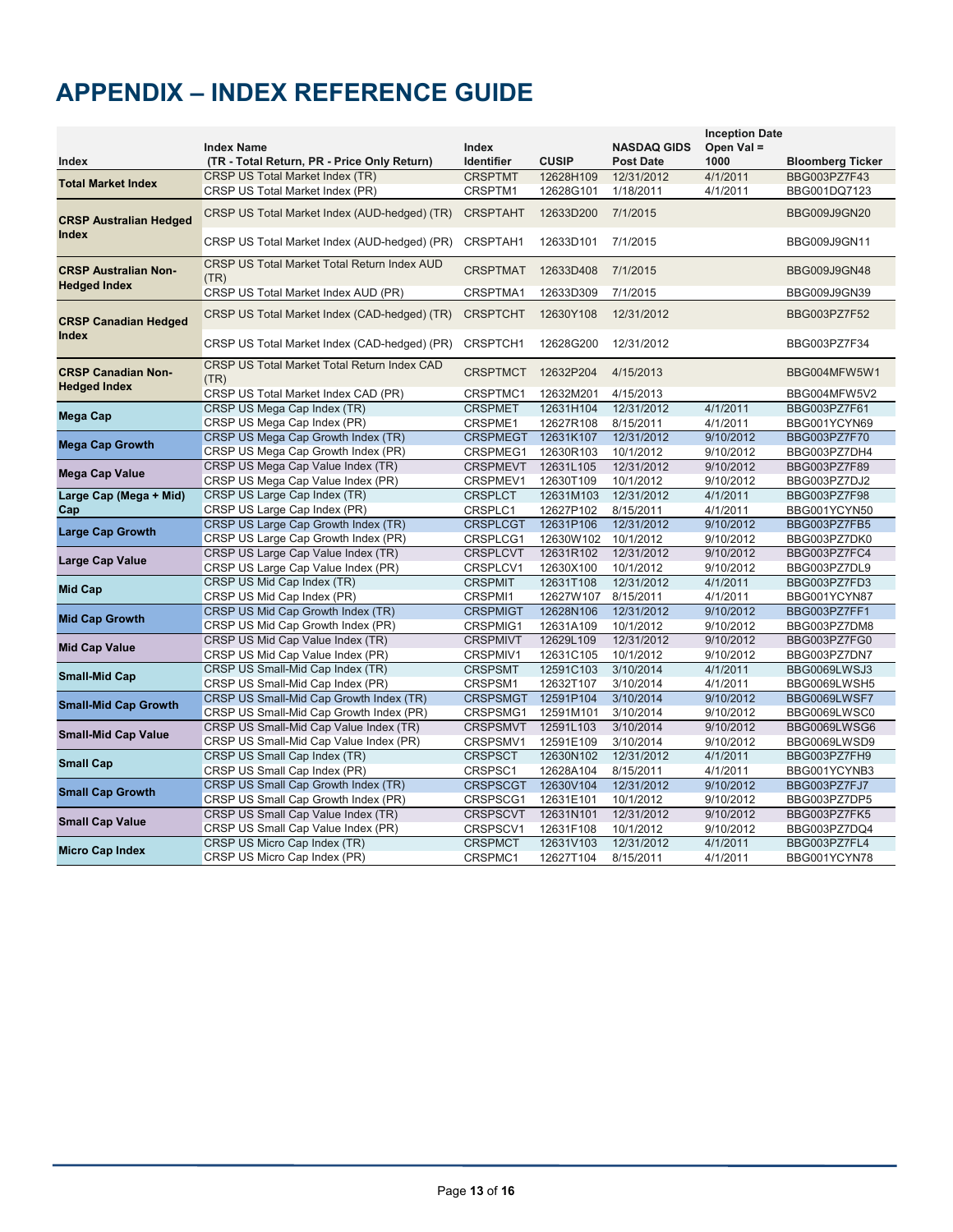## **APPENDIX – INDEX REFERENCE GUIDE (CONT.)**

|                                 |                                             |                   |              |                    | <b>Inception Date</b> |                         |
|---------------------------------|---------------------------------------------|-------------------|--------------|--------------------|-----------------------|-------------------------|
|                                 | <b>Index Name</b>                           | Index             |              | <b>NASDAQ GIDS</b> | Open Val =            |                         |
| Index                           | (TR - Total Return, PR - Price Only Return) | <b>Identifier</b> | <b>CUSIP</b> | <b>Post Date</b>   | 1000                  | <b>Bloomberg Ticker</b> |
| <b>Consumer Staples</b>         | CRSP US Consumer Staples Index (TR)         | <b>CRSPCST</b>    | 12631W101    | 12/31/2012         | 2/1/2012              | BBG003PZ7FM3            |
|                                 | CRSP US Consumer Staples Index (PR)         | CRSPCS1           | 12630G107    | 7/16/2012          | 2/1/2012              | BBG003PZ7DR3            |
| <b>Consumer Discretionary</b>   | CRSP US Consumer Discretionary Index (TR)   | <b>CRSPCDT</b>    | 12631X109    | 12/31/2012         | 2/1/2012              | BBG00VC1QCP3            |
|                                 | CRSP US Consumer Discretionary Index (PR)   | CRSPCD1           | 12630J101    | 7/16/2012          | 2/1/2012              | BBG00VC1Q658            |
|                                 | CRSP US Energy Index (TR)                   | <b>CRSPENT</b>    | 12631Y107    | 12/31/2012         | 2/1/2012              | BBG003PZ7FP0            |
| Energy                          | CRSP US Energy Index (PR)                   | CRSPEN1           | 12630A100    | 7/16/2012          | 2/1/2012              | BBG003PZ7DT1            |
| <b>Financials</b>               | CRSP US Financials Index (TR)               | <b>CRSPFNT</b>    | 12632A108    | 12/31/2012         | 2/1/2012              | BBG003PZ7FQ9            |
|                                 | CRSP US Financials Index (PR)               | <b>CRSPFN1</b>    | 12630M104    | 7/16/2012          | 2/1/2012              | BBG003PZ7DV8            |
| <b>Health Care</b>              | CRSP US Health Care Index (TR)              | <b>CRSPHCT</b>    | 12632C104    | 12/31/2012         | 2/1/2012              | BBG003PZ7FR8            |
|                                 | CRSP US Health Care Index (PR)              | CRSPHC1           | 12630H105    | 7/16/2012          | 2/1/2012              | BBG003PZ7DW7            |
| <b>Industrials</b>              | CRSP US Industrials Index (TR)              | <b>CRSPIDT</b>    | 12632E100    | 12/31/2012         | 2/1/2012              | BBG003PZ7FS7            |
|                                 | CRSP US Industrials Index (PR)              | CRSPID1           | 12630F109    | 7/16/2012          | 2/1/2012              | BBG003PZ7DX6            |
| <b>Technology</b>               | CRSP US Technology Index (TR)               | <b>CRSPITT</b>    | 12632F107    | 12/31/2012         | 2/1/2012              | BBG003PZ7FT6            |
|                                 | CRSP US Technology Index (PR)               | CRSPIT1           | 12630P107    | 7/16/2012          | 2/1/2012              | BBG003PZ7DY5            |
| <b>Basic Materials</b>          | CRSP US Basic Materials Index (TR)          | <b>CRSPMTT</b>    | 12632G105    | 12/31/2012         | 2/1/2012              | BBG003PZ7FV3            |
|                                 | CRSP US Basic Materials Index (PR)          | CRSPMT1           | 12630E102    | 7/16/2012          | 2/1/2012              | BBG003PZ7DZ4            |
| <b>Telecommunications</b>       | CRSP US Telecommunications Index (TR)       | <b>CRSPTET</b>    | 12632H103    | 12/31/2012         | 2/1/2012              | BBG003PZ7FW2            |
|                                 | CRSP US Telecommunications Index (PR)       | <b>CRSPTE1</b>    | 12630K108    | 7/16/2012          | 2/1/2012              | BBG003PZ7F07            |
| <b>Utilities</b>                | CRSP US Utilities Index (TR)                | <b>CRSPUTT</b>    | 12632J109    | 12/31/2012         | 2/1/2012              | BBG003PZ7FX1            |
|                                 | CRSP US Utilities Index (PR)                | CRSPUT1           | 12630L106    | 7/16/2012          | 2/1/2012              | BBG003PZ7F16            |
| <b>Real Estate</b>              | CRSP US Real Estate Index (TR)              | <b>CRSPRET</b>    | 12632K106    | 12/31/2012         | 4/1/2011              | BBG003PZ7FY0            |
|                                 | CRSP US Real Estate Index (PR)              | CRSPRE1           | 12627X105    | 8/15/2011          | 4/1/2011              | BBG001YCYN96            |
| <b>Small Cap ex-Real Estate</b> | CRSP US Small Cap ex-Real Estate Index (TR) | <b>CRSPSXT</b>    | 12632L104    | 12/31/2012         | 2/1/2012              | BBG003PZ7FZ9            |
|                                 | CRSP US Small Cap ex-Real Estate Index (PR) | CRSPSX1           | 12631G106    | 10/1/2012          | 9/10/2012             | BBG003PZ7F25            |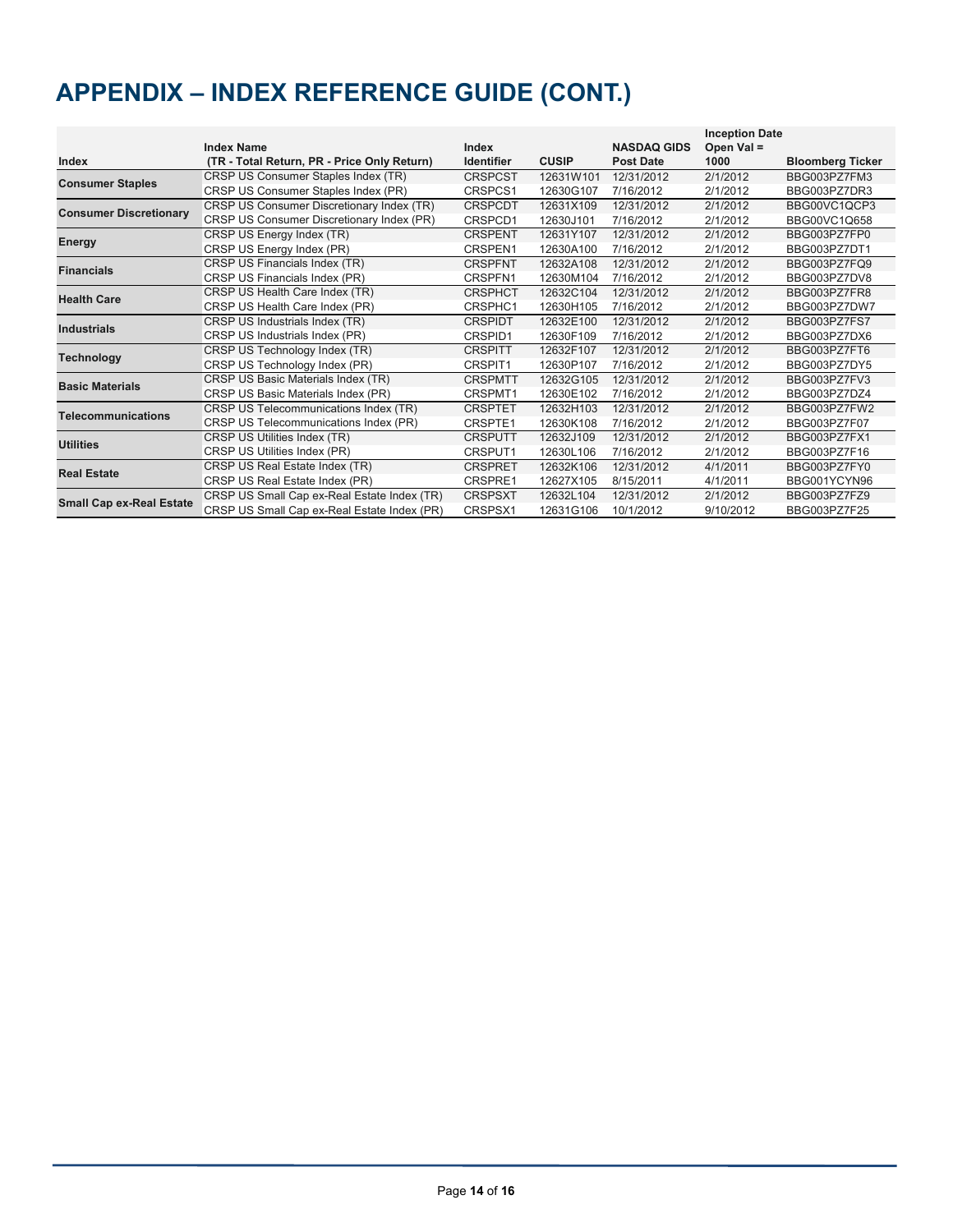## **APPENDIX – DEFINITIONS**

<u> 1980 - Johann Barn, amerikansk politiker (d. 1980)</u>

**Count**: Number of companies contained within the index. A single company may have multiple securities associated with it. Counts for individual cap indexes may not add up to counts for the combined cap index due to banding and migration. For example, number of companies in Mega Cap Index plus number of companies in Mid Cap Index may not add up to number of companies in Large Cap. For more information regarding banding and migration please refer to the **CRSP Methodology**

**Float-Adjusted Market Cap**: represents the float-adjusted market capitalization of a company as described in the **CRSP Methodology**. For sector indexes that had to be constrained to comply with IRS Regulated Investment Company rules, it means that the company's float adjusted market cap may have been adjusted further per our methodology.

**Median Company**: Median float-adjusted market capitalization of a company included in the index

**Average Company**: Average float-adjusted market capitalization of a company included in the index

**Returns**: total index returns are used in computations, with 1-, 3- and 5-year returns annualized